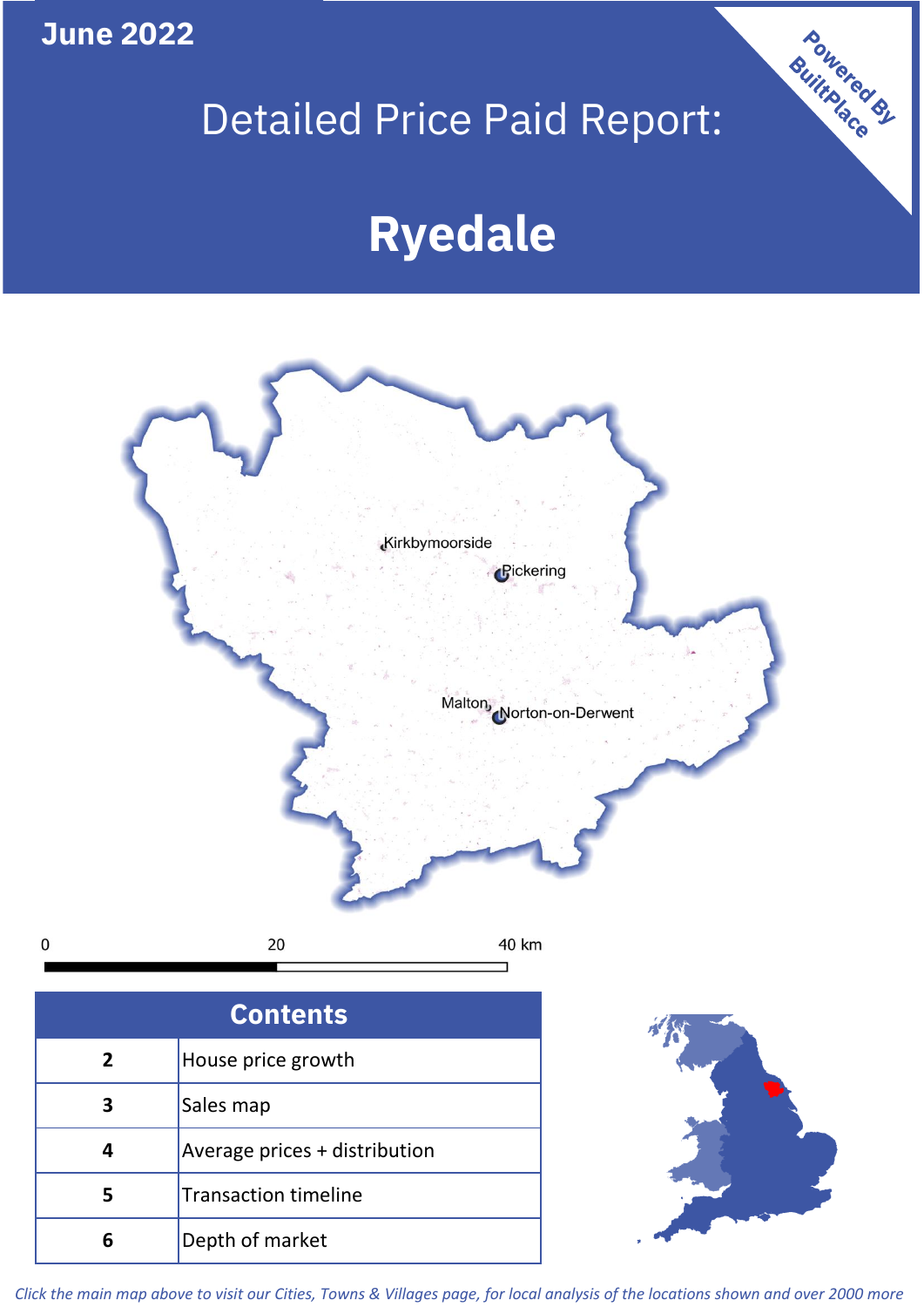### **Headline Data**

|                     | <b>Current level</b> | 3 month  | <b>Annual</b> | 5 year   | 10 year |
|---------------------|----------------------|----------|---------------|----------|---------|
| <b>House prices</b> | £294,515             | $-1.1%$  | 14.0%         | 42.1%    | 66.2%   |
| <b>Transactions</b> | 828                  | $-12.5%$ | $-12.4%$      | $-15.7%$ | 25.5%   |

# **House Price Growth (April 2022 data)**

#### *Annual Change in House Prices*



House prices in Ryedale grew by 14.0% in the 12 months to April 2022 (based on 3-month smoothed data). By comparison national house prices grew by 10.7% and prices in Yorkshire and The Humber grew by 10.0% over the same period.

Ryedale house prices are now 37.5% above their previous peak in 2007, compared to +33.2% for Yorkshire and The Humber and +52.9% across England.



#### *Year-To-Date Change in House Prices, December to April*

Local prices have grown by 3.0% in 2022 so far, compared to growth of 0.2% over the same period last year.

#### *Source: OS OpenData; UK House Price Index (Contains HM Land Registry data © Crown copyright)*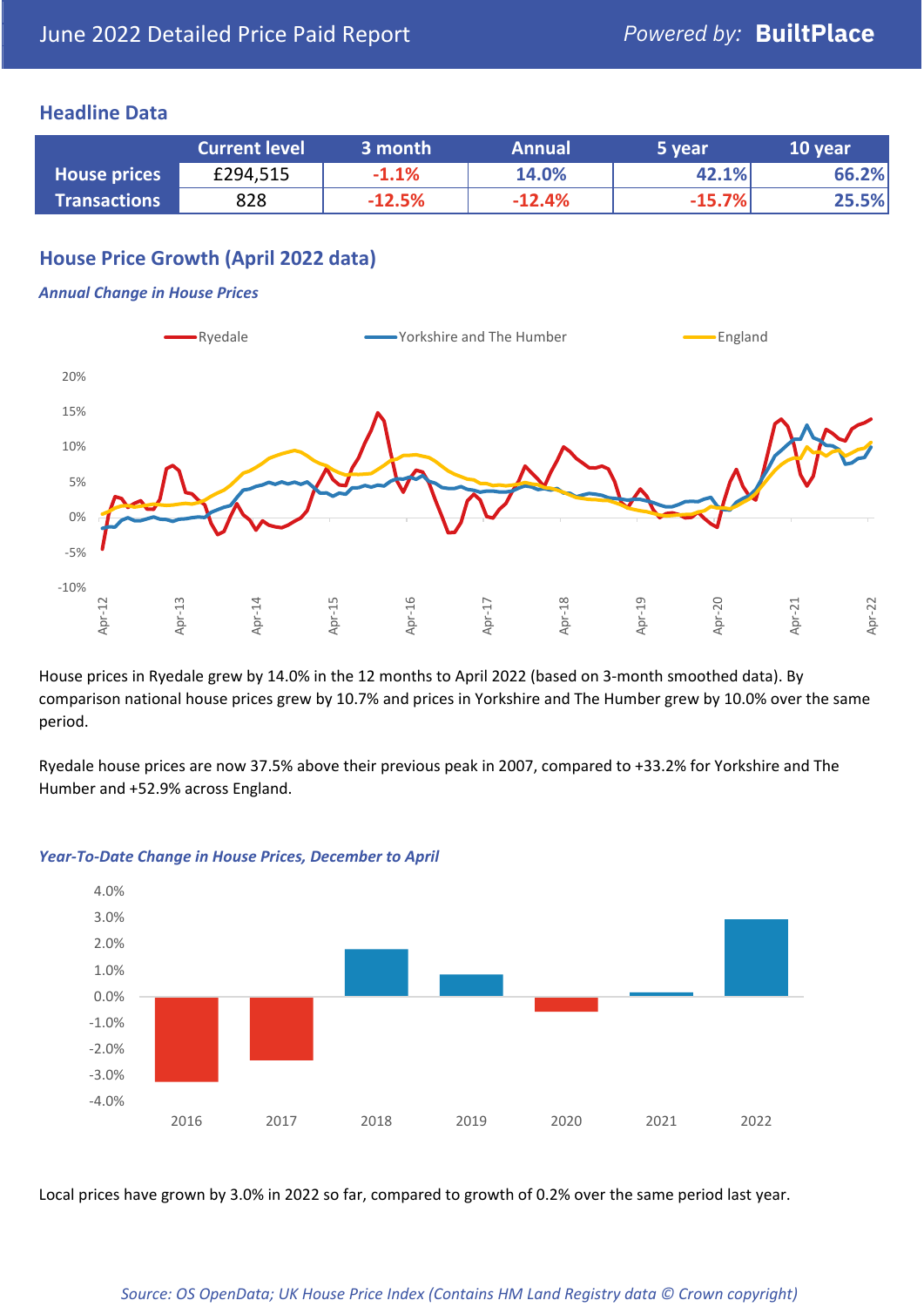# **House Price Map**

*12 months to April 2022*



*Each point is one postcode, coloured by the average value relative to all sales in this local authority (price bands are LA-specific quintiles).*

# **Map Key**

| Min      | Max      |                            |
|----------|----------|----------------------------|
| Up to    | £169,000 | 1st quintile / lowest 20%  |
| £169,000 | £222,000 | 2nd quintile               |
| £222,000 | £278,000 | 3rd quintile               |
| £278,000 | £389,000 | 4th quintile               |
| £389,000 | and over | 5th quintile / highest 20% |
|          |          |                            |

| Jp to  | £169,000 | 1st quintile / lowest 20%  |
|--------|----------|----------------------------|
| 59,000 | £222,000 | 2nd quintile               |
| 22,000 | £278,000 | 3rd quintile               |
| 78,000 | £389,000 | 4th quintile               |
| 39,000 | and over | 5th quintile / highest 209 |

*Source: OS OpenData; UK House Price Index (Contains HM Land Registry data © Crown copyright)*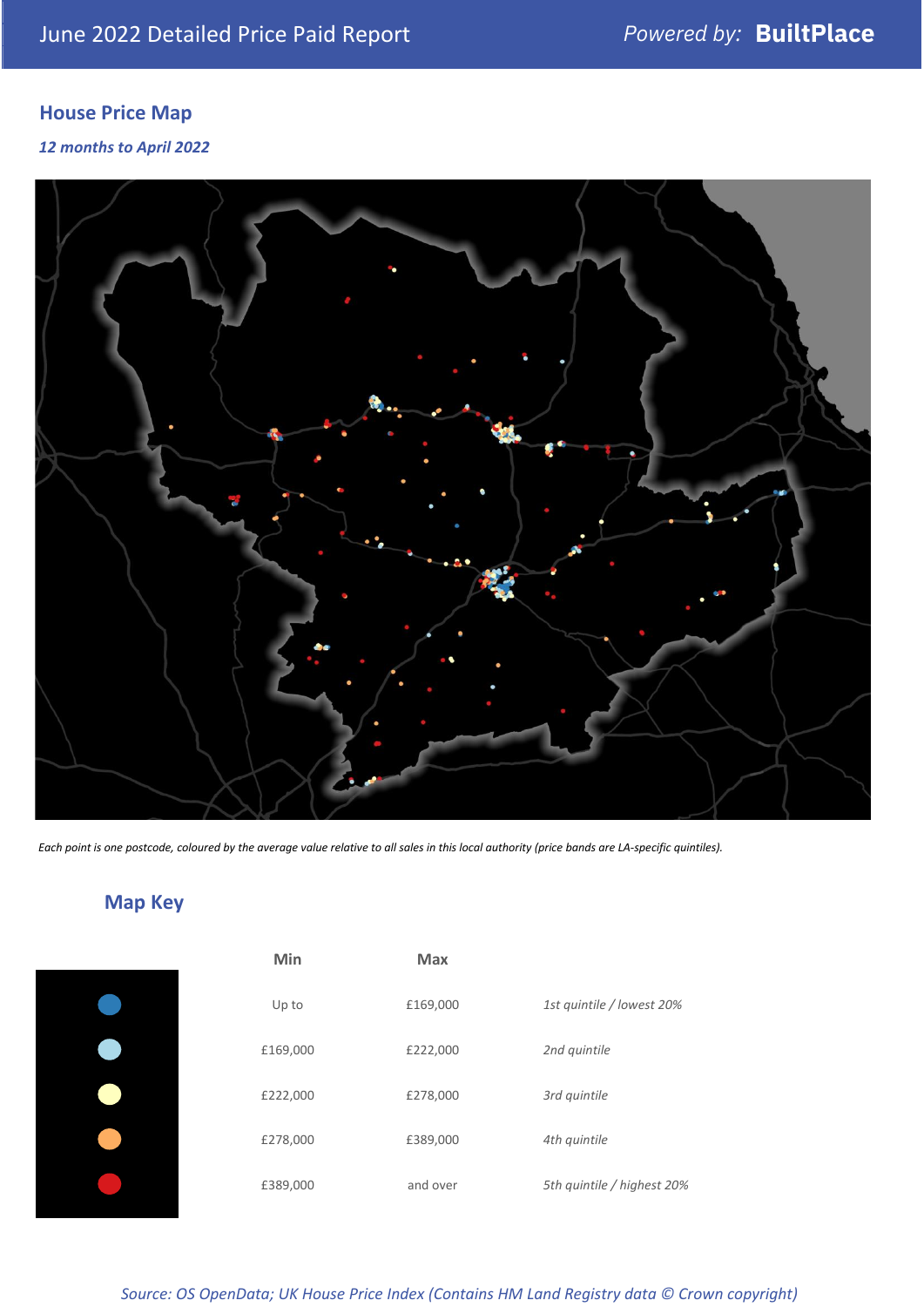# **Average House Price by Property Type**

#### *12 months to April 2022*



|                 | <b>New</b>           | <b>Second hand</b> |  |  |
|-----------------|----------------------|--------------------|--|--|
| <b>Flat</b>     | No recorded<br>sales | £172,636           |  |  |
| <b>Terraced</b> | £163,367             | £218,968           |  |  |
| Semi-detached   | £246,538             | £251,461           |  |  |
| <b>Detached</b> | £357,777             | £424,386           |  |  |

# **House Price Distribution by Year**

*All properties, by price band and calendar year (2020 = year to date)*

|                    | 1997 | 2002 | 2007 | 2012 | 2017 | 2019 | 2020 |
|--------------------|------|------|------|------|------|------|------|
| <b>Under £100k</b> | 80%  | 48%  | 4%   | 7%   | 4%   | 4%   | 1%   |
| £100-200k          | 18%  | 36%  | 49%  | 51%  | 42%  | 31%  | 26%  |
| E200-300k          | 2%   | 11%  | 24%  | 23%  | 30%  | 30%  | 40%  |
| £300-400k          | 0%   | 3%   | 13%  | 11%  | 13%  | 16%  | 14%  |
| £400-500k          | 0%   | 1%   | 6%   | 4%   | 5%   | 8%   | 8%   |
| <b>£500k-1m</b>    | 0%   | 0%   | 4%   | 4%   | 6%   | 10%  | 11%  |
| £1-2m              | 0%   | 0%   | 0%   | 0%   | 0%   | 1%   | 0%   |
| <b>Over £2m</b>    | 0%   | 0%   | 0%   | 0%   | 0%   | 0%   | 0%   |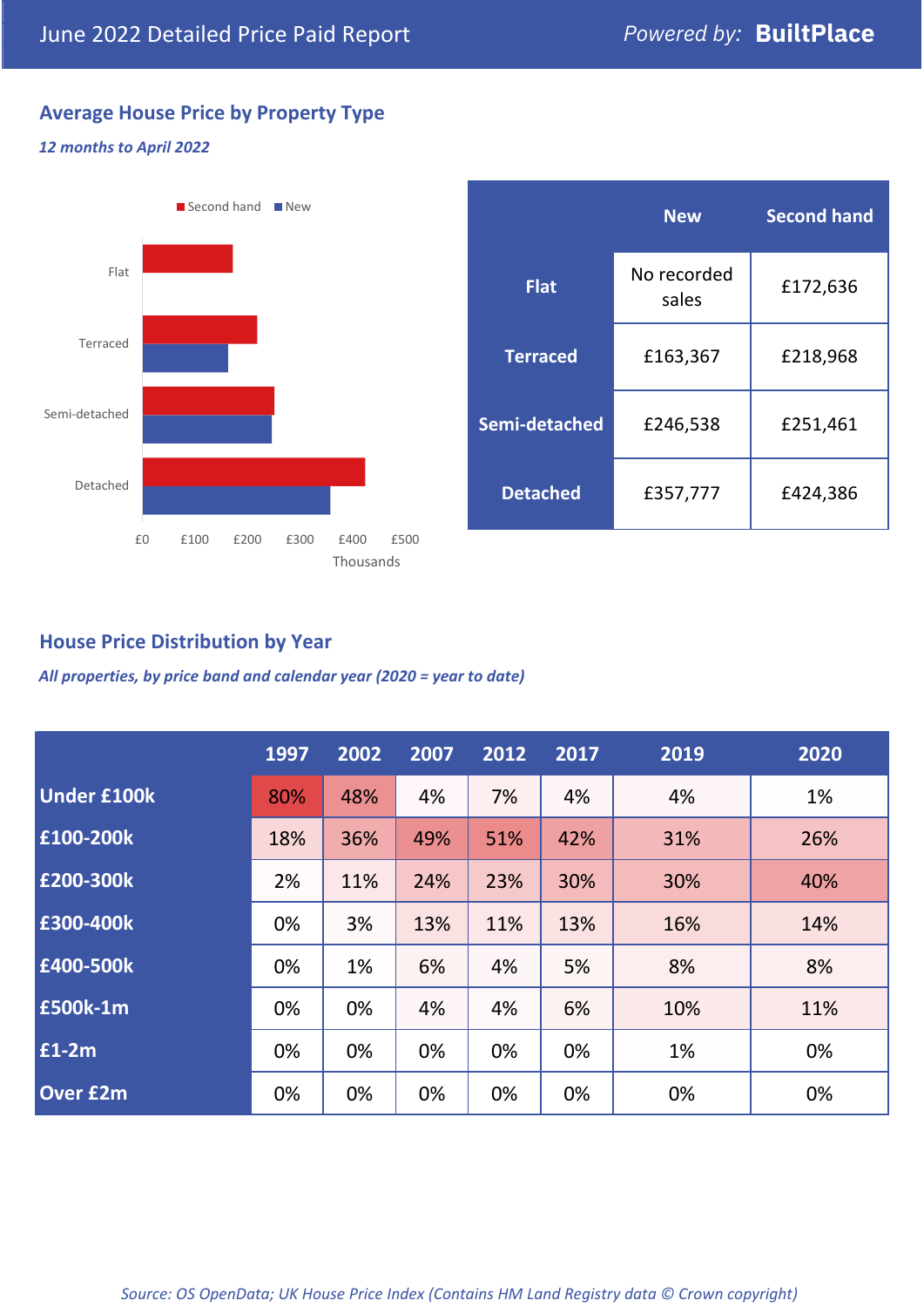### **Transactions (February 2022 data)**

*Annual Transactions, Indexed (2001-05 average = 100)*



There were 828 transactions in Ryedale during the 12 months to February 2022. This is 86% of the average from 2001-05 and suggests activity is below pre-downturn levels.

Transactions in Ryedale have fallen by 12.5% since 2014, compared to changes of -0.1% for Yorkshire and The Humber and -7.7% for England.



#### *Cash and New Build Sales as % of Total, by Year*

*Note: The data on this page EXCLUDES transactions identified as transfers under a power of sale/repossessions, buy-to-lets (where they can be identified by a mortgage), and transfers to non-private individuals - i.e. it comprises only Land Registry 'A' data.*